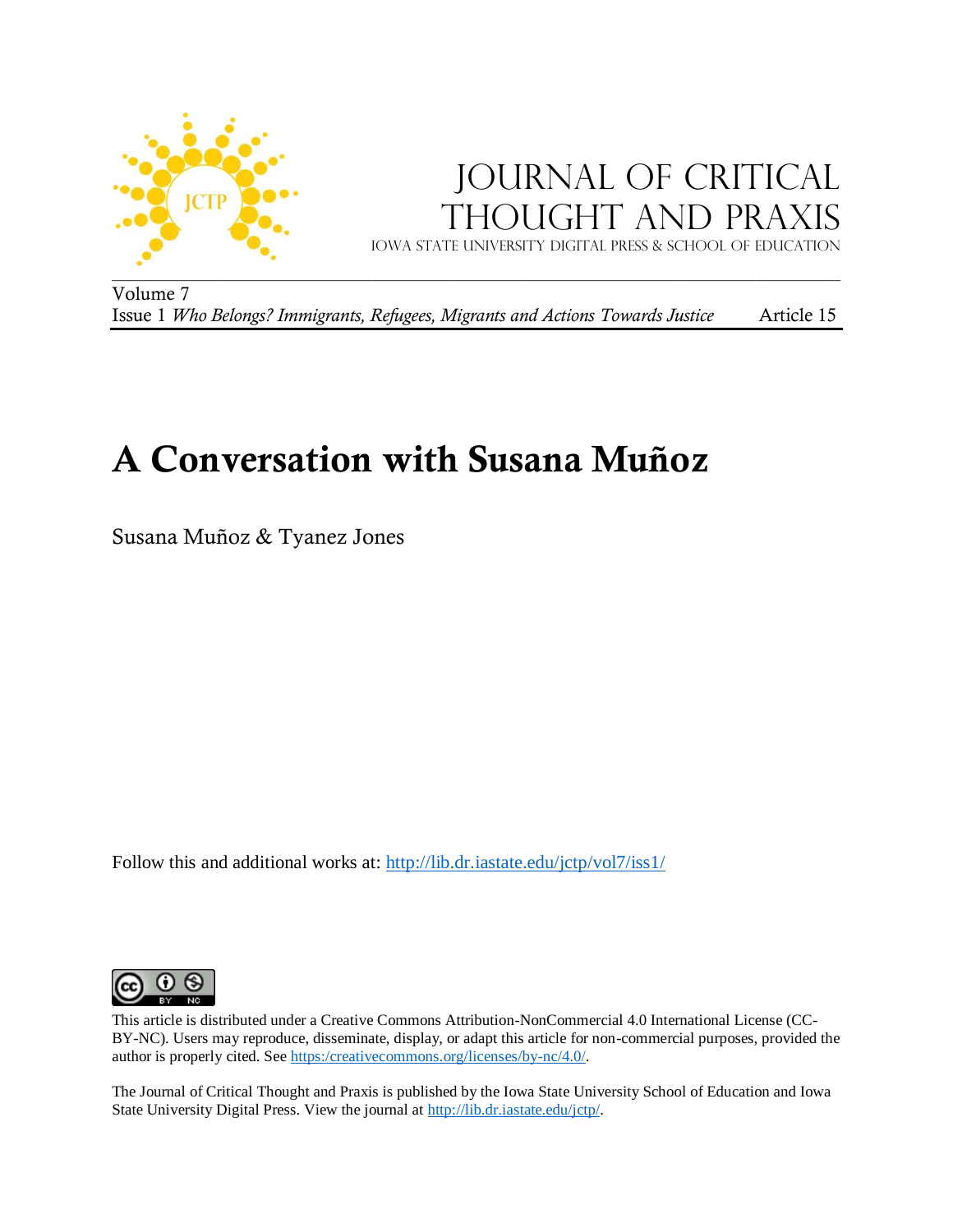$\overline{a}$ 

# **A Conversation with Susana Muñoz**

Susana M. Muñoz\* *Colorado State University, Fort Collins*

Tyanez C. Jones *Editorial Board, Journal of Critical Thought and Praxis Iowa State University*

*The Journal of Critical Thought and Praxis has traditionally published interviews with individuals who have strong connections to our special issue topics. We believe that interviews are important ways to contribute to the conversation surrounding critical issues in social justice. This interview features Susana Muñoz, whose work focuses on Latinx and undocumented students in higher education.*

*Susana Muñoz is an assistant professor of higher education in the School of Education at Colorado State University and co-director of their Higher Education Leadership Program. She was recently named by Diverse Issues in Higher Education Magazine as one of the 25 most influential women in higher education. Her first book, Identity, Social Activism, and the Pursuit of Higher Education: The Journey Stories of Undocumented and Unafraid Community Activists, was published in 2015.*

## **Q: What drives you to do this work surrounding social justice, racial justice? Where did it start for you? Why is it so important to you? Was there some experience you had that motivated you to become an activist for those who have been marginalized?**

I think this really stems from my own upbringing and personal experiences. Moving from Merida, Yucatan, Mexico to Cincinnati, Ohio and not having the ability to have a humane language acquisition experience. It was just a sink-or-swim experience where it was you're just there and absorb the language, and all throughout that experience I was not grasping English like I should have. I had teachers stating, "Don't have her speak Spanish because then that's going to delay her speaking English" is communicates that your language is deficit.

But I didn't intellectualize my upbringing until later. Having reflected upon that now, taking out a native tongue is like taking out your heart. I didn't realize how that impacted me until later on.

Coming to Iowa State I really grappled with my own identity and who I am and what does it mean to be Chicana, Latina in this predominately white space. During the middle-

<sup>\*</sup>Tyanez Jones interviewed Susana Muñoz for this special issue of the Journal of Critical Thought and Praxis. Inquiries regarding Susana Muñoz's work can be directed to jctp@iastate.edu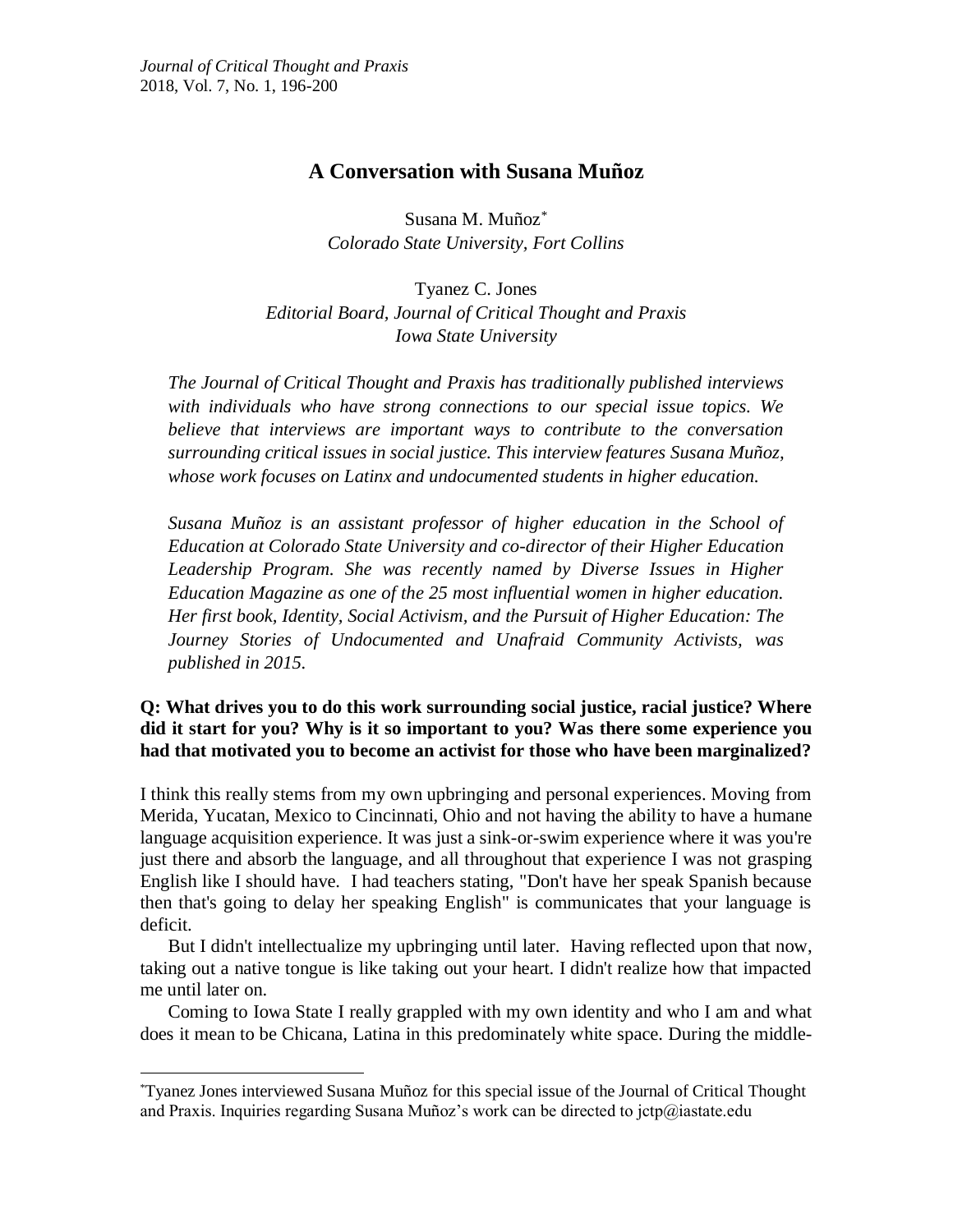late 90's, California Proposition 187 was producing anti-immigrant rhetoric as they were trying to ban immigrants from working and they were talking about me. I felt like I needed to understand my immigrant identity in more meaningful ways, to understand what that meant fro me.

I have citizenship privilege. I came to this country in a very privileged way. My mom came on a fiancé's visa and my stepdad was able to get us citizenship in four years. I came as a six year old and I got citizenship when I was 10 and I don't recall any struggle. There was no interruption of my family dynamic or unit. So I think about, that is such a privileged way to obtain a citizenship compared to what immigrants have to endure now.

By understanding the privilege that I have as a citizen and humanizing this issue for folks that are anti-immigrant. We don't call folks who are anti-immigrant ... We don't call them racists. But because our laws are rooted in White supremacy in terms of our immigration policies, it is racist. We have historically constructed immigration polices based on who belongs and who doesn't, which is based on race and class.

I feel we need to nuance immigration in complex issue and humanizing ways and making it more accessible for the public the argues towards a a moral imperative. Again, just legacies of our history. Slavery was legal. Internment camps for Japanese Americans were legal. Let's think about the moral imperative about this issue. That's where I think as a country we have lost our compassion in many ways.

While my immigration experience is a privileged one, I own the fact that I wouldn't be here without assistance, I have pride in my immigrant identity, and I strive to work for and with this community.

### **Q: As a woman activist, how has your perspective been shaped by the gender norms in the U.S.?**

I think I enter spaces where I become this really unexpected voice. Nobody expects me to talk intellectually about my research. Nobody expects me to be an expert in my field. It can be really frustrating to be in spaces where they see me but not expect me to have a PhD or have this expertise. I think what frustrates me the most is that they focus on their own surprise and that to me is really dehumanizing.

I think as a woman there's tons of gender stereotypes that I have to break through because of my visibility as a public scholar in terms of this issue. I feel like in many cases it's about working through other people's low expectations of me that often get transported to the community I belong to. I have had folks claim that I'm only speaking out in favor of the immigrant community because I too am an immigrant. Yes, and I also have the research to back the claims I make about undocumented communities

That's been a little frustrating. The academy can be a very vicious place. I think that's all I'll share right now.

#### **Q: Is it harsher for you as a woman and as a Latina? More than you would see for ... Well, we know White males wouldn't, to some degree they may experience some hardship in the academy and criticism but ...**

Well, I think part of it, and this is what going through the tenure process now in terms of submitting my materials and the feedback that I've gotten throughout my whole experience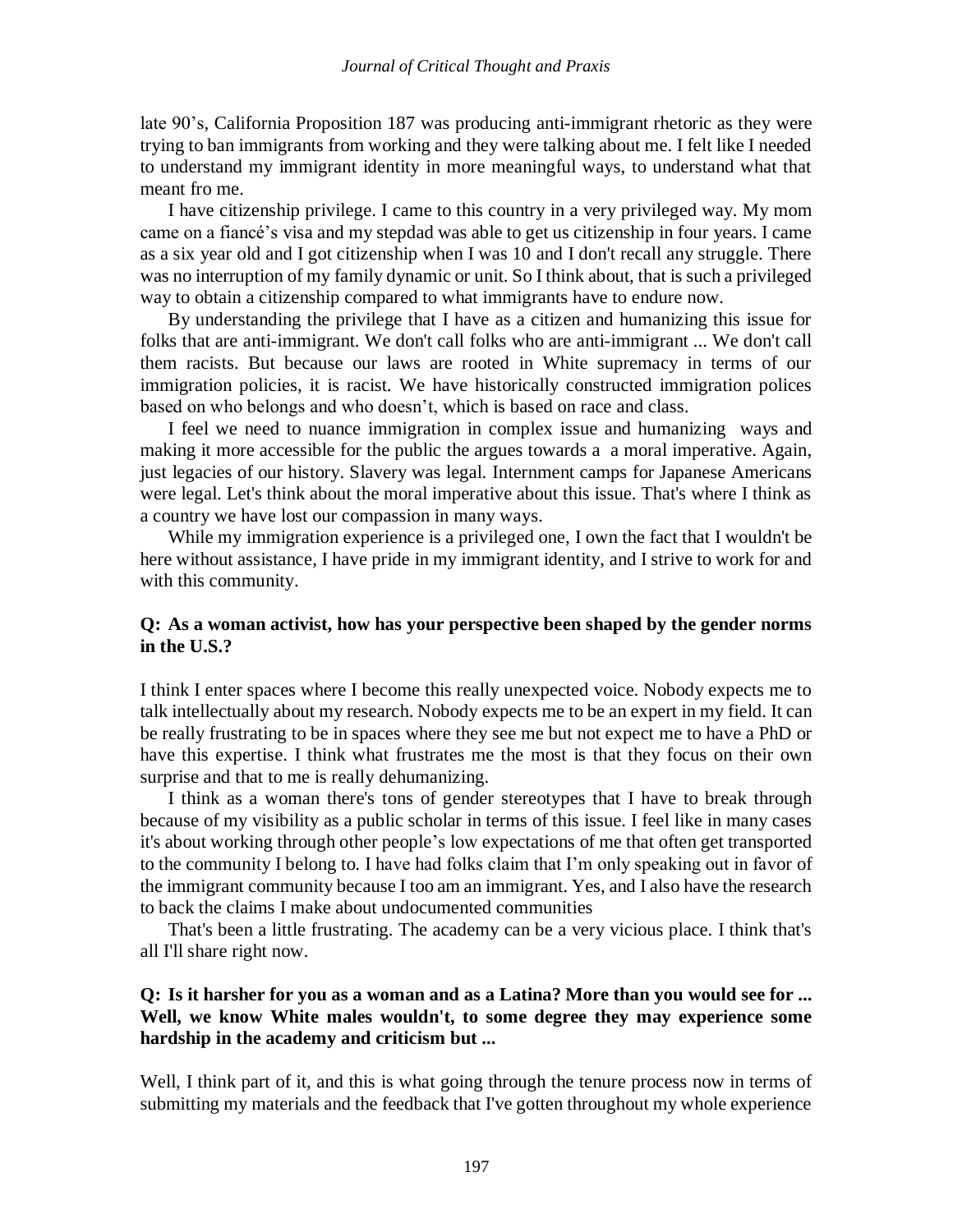in the academy, is that they always view my service as optional, "You're doing way too much service. Just focus on publishing." That's not an option for me". For them not to see that, I can't be engaged with this community as optional but rather an important aspect of my research vantage point.

It's kind of this tension that I think I have with the academy, is that, yes, it is about the publications, it's about the teaching. But, for me, working with communities not an option. I can't turn my back against my community and be like, "I'll see you after tenure." That's not how it works. That's not the researcher that I want to me. That's not the scholar that I want to be.

I think as a female activist, it's always this tension to justify the activism part even though my activism in and outside of the academy has made the most impact and scholarship makes an impact in my activism work. It's hard to translate that to the academy at times.

#### **Q: Talk about the connection between your scholarship and advocacy and activism. What have you learned or advice would you give to a scholar-activist about persistence in the academy?**

The connection to my scholarship and advocacy work is about passion and purpose. I can publish in all these journals and it appeases the academy, but my people can't access those journals. So, it's really important to me that I disseminate my scholarship and what I'm doing in ways that translate into policy or translate to different audiences.

I have just as much blogs and op-eds as I do articles because it's important to me that that scholarship reaches activists, parents, students, and to other individuals outside the academy. I feel like that's how my research can make an impact in meaningful ways.

The advice that I have learned to stay sane in this process is to understand what is the intent that you want to make but I have learned not to place emphasis on tenure and promotion but rather on the intent and impact I want to make with and for undocumented communities. Yes, I am also employed by this institution and they certainly benefit from the work I do with immigrant communities. If they I earn tenure, great, if not, I will be fine.

I've been very successful at not being afraid of the tenure process. I've taken risks because at the end of the day I can leave the academy and say that I lived my true purpose. I fulfilled my true purpose of what it means to be in this academy and I didn't let tenure, I didn't let other colleagues deter me into a different direction. I think being true to my purpose and to my intent is what really has sustained me.

The other thing that has sustained me is my safety net. I can't talk enough about my sister-scholars. These are women have been through the good, the ugly, and the bad through this process and they're all still in the academy. There are times where all of us have hit a low point or a wall of "I can't". So, we lift each other up in ways that I feel enables us to rest and have somebody else take the wheel for a little while.

#### **Q: Were these sister-scholar's women that you met in academia, conferences, or in your grad program? Did you meet them in spaces that other scholars connect?**

We met when we were all in our doctoral programs, but we met in different ways. One of them is my sorority sister, who I've known forever. Another one was in graduate school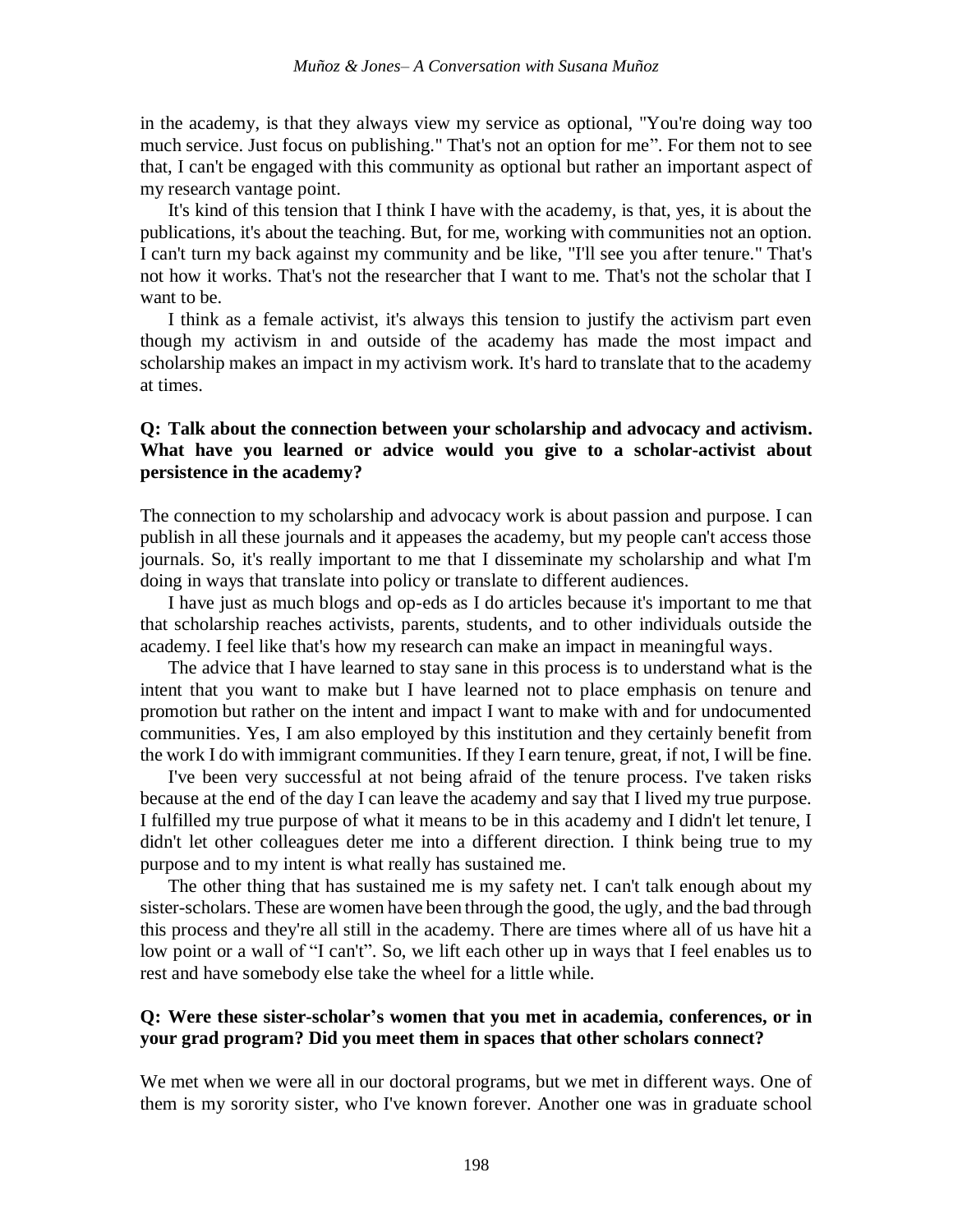with my sorority sister at the University of Arizona and another one we met at a conference. So, we've been each other's academic soul mates for the last seven or eight years.

There's few people that I can be very vulnerable with and cry and just release. These are the women that I do that with. There's also very few people that will tell me how it is like, "No, you need to get your butt back to writing" or "You need to stop and do this" or "You've traveled quite a bit and why don't you think about going to a yoga class."

These are the women that will be honest with me even when I don't want to hear it.

### **Q: What have you learned about the history of discrimination in this country toward Latina and Chicana students or communities? Explain how oppression and issues of power still manifest themselves today?**

We don't have to look very far but to Puerto Rico, to know how this country feels about brown people. We see who the majority of the folks that are incarcerated right now for minor infractions to know that Jim Crow laws still exist. To me, institutional racism continues to be sustained but perhaps packaged differently.

For immigrants, it's not that we have these laws that blatantly exclude immigrants, but its acknowledging that our foreign policies and government involvement aided in the influx of immigrants. Take corn for instance, when you take away the number one exporter out of Mexico caused by the NAFTA trade policy, you're taking away people's livelihood, so where do they go? They come to the U.S. and we exploit them for their labor.

We also capitalize on the fears of people in this country by reproducing narratives about immigrants which depict them as criminals and villains., when in fact, immigrants decrease crime in communities. Our current administration is painting a highly distorted image of undocumented peoples in the U.S. by focusing on one isolated event and not using research and other policy institutes to understand the economic and social impact immigrants have made in the U.S. Instead, the administration uses militarized forces (ICE) to instill fear and control movement of immigrants. The majority of terrorism or mass shootings are caused by white cismales yet we are not paying any attention to their race or gender.

I talk about the notion of legal violence in my research, which is how our policies, laws, and practices serve to derail immigrants for incorporation in U.S. society. We see legal violence throughout our history and whether we like it or not, it's being perpetuated in how we frame the immigrant conversation. For instance, 80% of the American public are sympathetic to "DREAMERS" and youth who were brought to the U.S. at a young age, but we also can't vilify their parents. We often frame immigration conversations based on deservingness. Who deserves citizenship and who doesn't is rooted in racism and classism.

Our president, not my president, the president - 45, is not helping matters when we propose building a wall to stop the influx of immigrants. The slogan "Build the Wall" has now become a racial slur because underneath the slogan is an element of racist nativism. Like slavery, like Japanese internment camps, like Mexican Repatriation, 50 years from now, this country will be once again apologizing for another historical tragedy.

#### **Q: What can colleges and universities do to be more supportive of DACA students?**

I talk to many colleges and universities and part of their concern is their own fears. One of the things that I think is very helpful for colleges and universities to do is to ask "where are